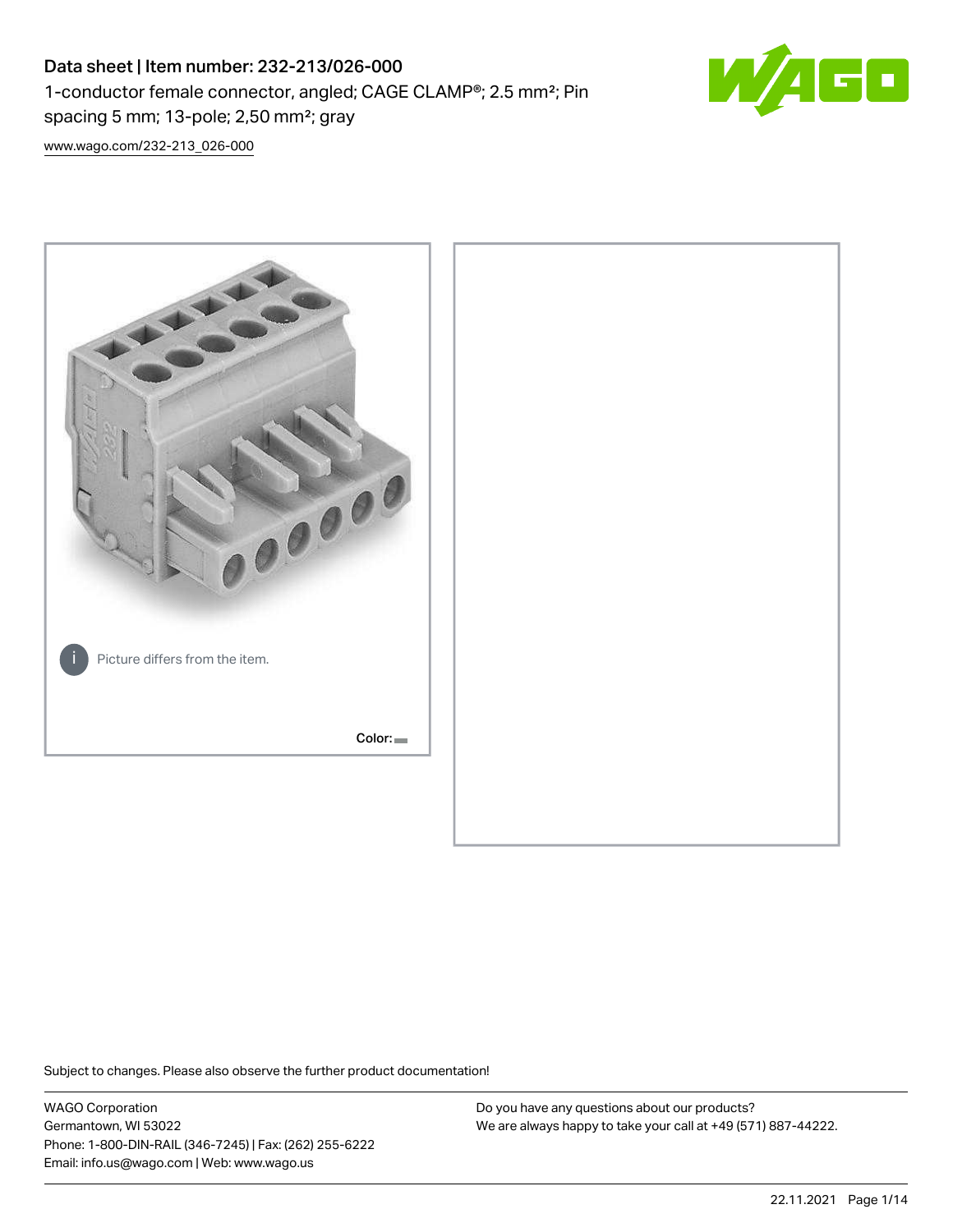

Dimensions in mm

 $L =$  (pole no. x pin spacing) + 1.5 mm + 0.9 mm

2- to 3-pole female connectors – one latch only

#### Item description

- **Universal connection for all conductor types**
- Easy cable pre-assembly and on-unit wiring via vertical and horizontal CAGE CLAMP<sup>®</sup> actuation  $\blacksquare$
- $\blacksquare$ Integrated test ports
- $\blacksquare$ With coding fingers

Subject to changes. Please also observe the further product documentation! Data

WAGO Corporation Germantown, WI 53022 Phone: 1-800-DIN-RAIL (346-7245) | Fax: (262) 255-6222 Email: info.us@wago.com | Web: www.wago.us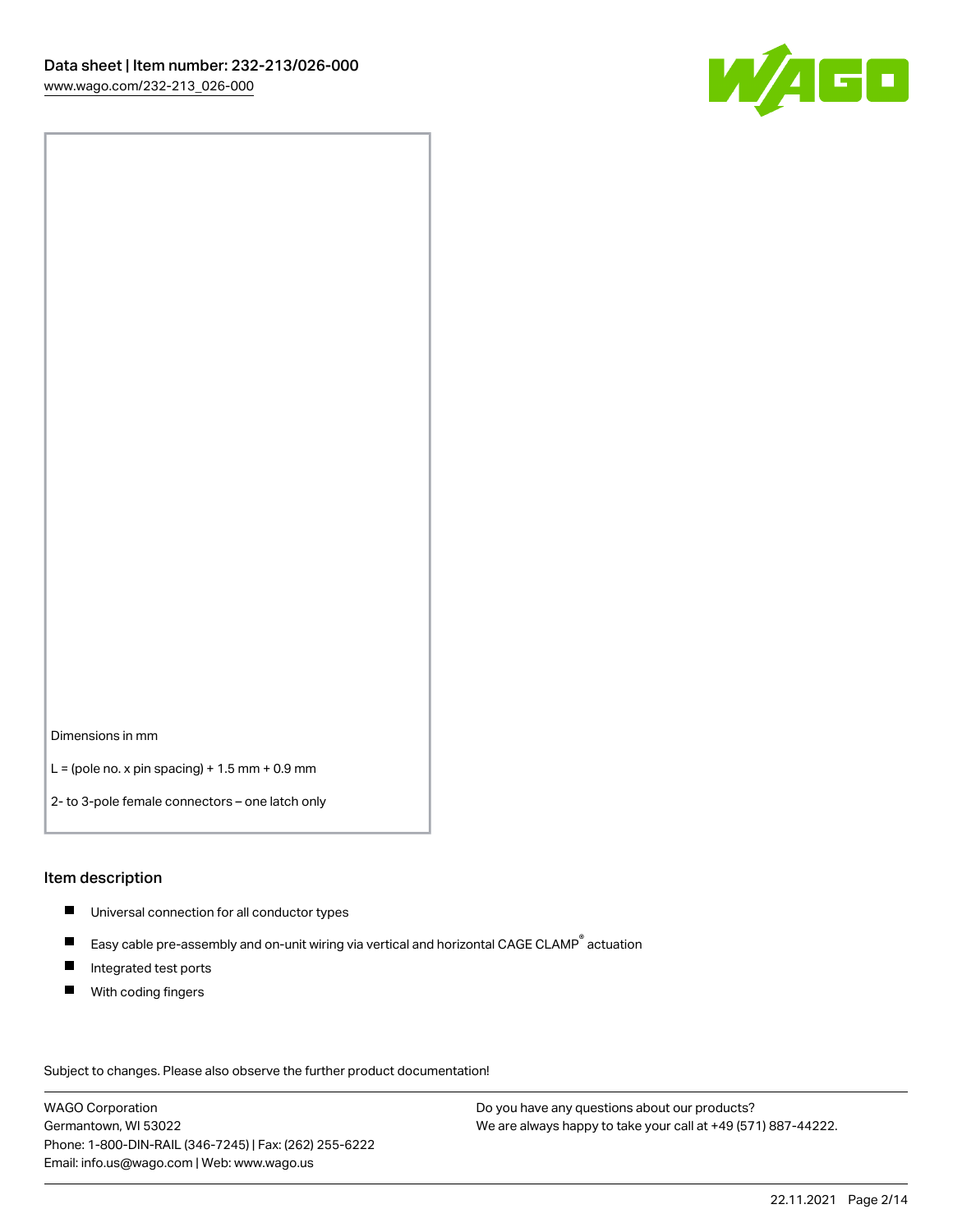

# Data Notes

| Safety information 1 | The MCS-MULTI CONNECTION SYSTEM includes connectors<br>without breaking capacity in accordance with DIN EN 61984. When<br>used as intended, these connectors must not be connected<br>/disconnected when live or under load. The circuit design should<br>ensure header pins, which can be touched, are not live when<br>unmated. |
|----------------------|-----------------------------------------------------------------------------------------------------------------------------------------------------------------------------------------------------------------------------------------------------------------------------------------------------------------------------------|
| Variants:            | Gold-plated or partially gold-plated contact surfaces<br>Other versions (or variants) can be requested from WAGO Sales or<br>configured at https://configurator.wago.com/                                                                                                                                                         |

### Electrical data

# IEC Approvals

| Ratings per                 | IEC/EN 60664-1                                                        |
|-----------------------------|-----------------------------------------------------------------------|
| Rated voltage (III / 3)     | 320 V                                                                 |
| Rated surge voltage (III/3) | 4 <sub>k</sub> V                                                      |
| Rated voltage (III/2)       | 320 V                                                                 |
| Rated surge voltage (III/2) | 4 <sub>k</sub> V                                                      |
| Nominal voltage (II/2)      | 630 V                                                                 |
| Rated surge voltage (II/2)  | 4 <sub>k</sub> V                                                      |
| Rated current               | 14A                                                                   |
| Legend (ratings)            | $(III / 2)$ $\triangle$ Overvoltage category III / Pollution degree 2 |

## UL Approvals

| Approvals per                  | UL 1059 |
|--------------------------------|---------|
| Rated voltage UL (Use Group B) | 300 V   |
| Rated current UL (Use Group B) | 15 A    |
| Rated voltage UL (Use Group D) | 300 V   |
| Rated current UL (Use Group D) | 10 A    |

# Ratings per UL

| Rated voltage UL 1977 | 500 V  |
|-----------------------|--------|
| Rated current UL 1977 | $\sim$ |

# CSA Approvals

Approvals per CSA

| <b>WAGO Corporation</b>                                | Do you have any questions about our products?                 |
|--------------------------------------------------------|---------------------------------------------------------------|
| Germantown, WI 53022                                   | We are always happy to take your call at +49 (571) 887-44222. |
| Phone: 1-800-DIN-RAIL (346-7245)   Fax: (262) 255-6222 |                                                               |
| Email: info.us@wago.com   Web: www.wago.us             |                                                               |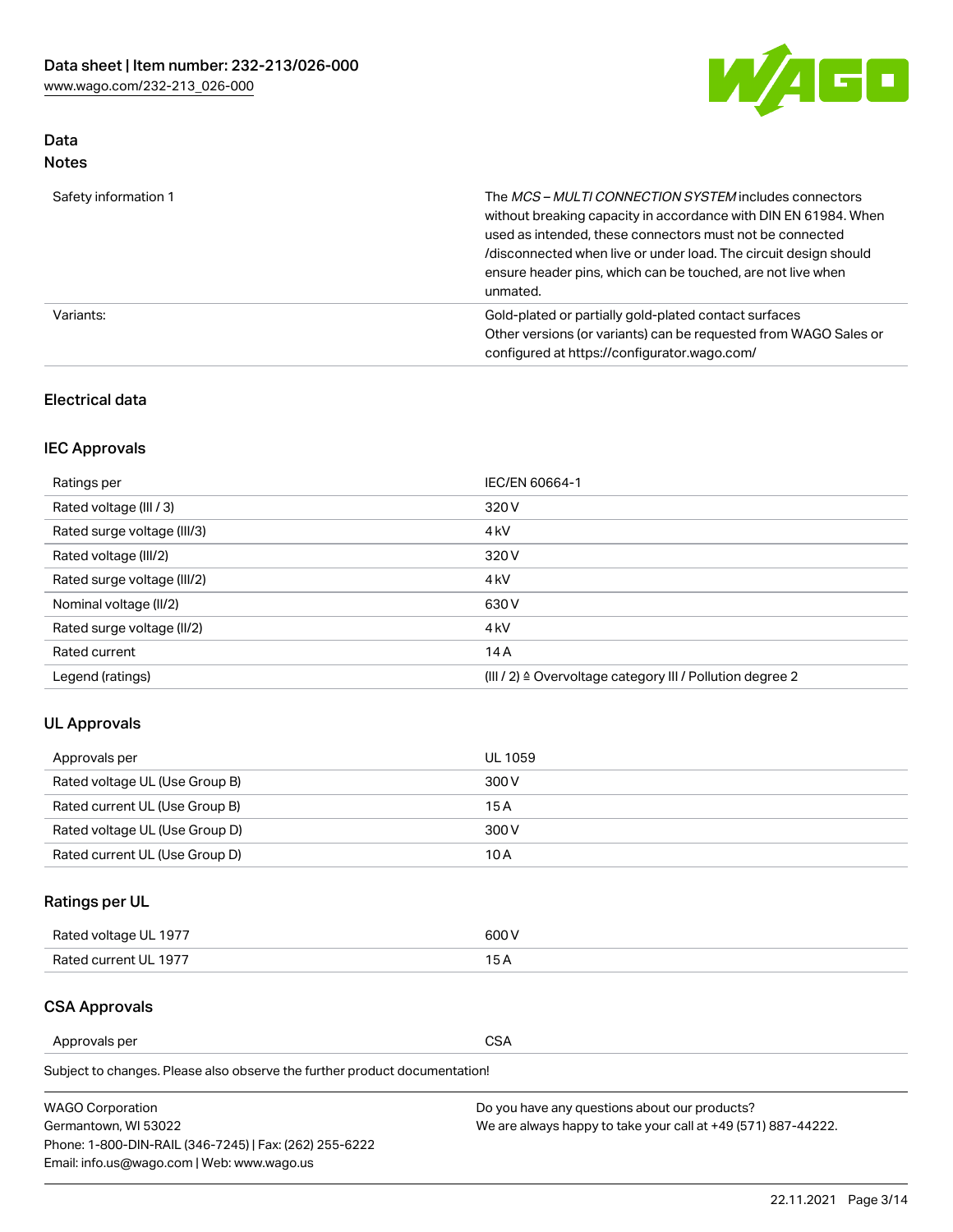[www.wago.com/232-213\\_026-000](http://www.wago.com/232-213_026-000)



| Rated voltage CSA (Use Group B) | 300 V |
|---------------------------------|-------|
| Rated current CSA (Use Group B) | 15 A  |
| Rated voltage CSA (Use Group D) | 300 V |
| Rated current CSA (Use Group D) | 10 A  |

### Connection data

| Total number of connection points |  |
|-----------------------------------|--|
| Total number of potentials        |  |
| Number of connection types        |  |
| Number of levels                  |  |

#### Connection 1

| Connection technology                             | CAGE CLAMP®                            |
|---------------------------------------------------|----------------------------------------|
| Actuation type                                    | Operating tool                         |
| Solid conductor                                   | $0.082.5$ mm <sup>2</sup> / 28  12 AWG |
| Fine-stranded conductor                           | $0.082.5$ mm <sup>2</sup> / 28  12 AWG |
| Fine-stranded conductor; with insulated ferrule   | $0.251.5$ mm <sup>2</sup>              |
| Fine-stranded conductor; with uninsulated ferrule | $0.252.5$ mm <sup>2</sup>              |
| Strip length                                      | $89$ mm / 0.31  0.35 inch              |
| Number of poles                                   | 13                                     |
| Conductor entry direction to mating direction     | 90°                                    |
|                                                   |                                        |

## Physical data

| Pin spacing | 5 mm / 0.197 inch     |
|-------------|-----------------------|
| Width       | 67.4 mm / 2.654 inch  |
| Height      | 19.9 mm / 0.783 inch  |
| Depth       | 22.75 mm / 0.896 inch |

#### Mechanical data

| Design<br>angled |  |
|------------------|--|
|------------------|--|

# Plug-in connection

| Contact type (pluggable connector) | Female connector/socket |
|------------------------------------|-------------------------|
| Connector (connection type)        | for conductor           |
| Mismating protection               | No.                     |
| Locking of plug-in connection      | Without                 |

| <b>WAGO Corporation</b>                                | Do you have any questions about our products?                 |
|--------------------------------------------------------|---------------------------------------------------------------|
| Germantown, WI 53022                                   | We are always happy to take your call at +49 (571) 887-44222. |
| Phone: 1-800-DIN-RAIL (346-7245)   Fax: (262) 255-6222 |                                                               |
| Email: info.us@wago.com   Web: www.wago.us             |                                                               |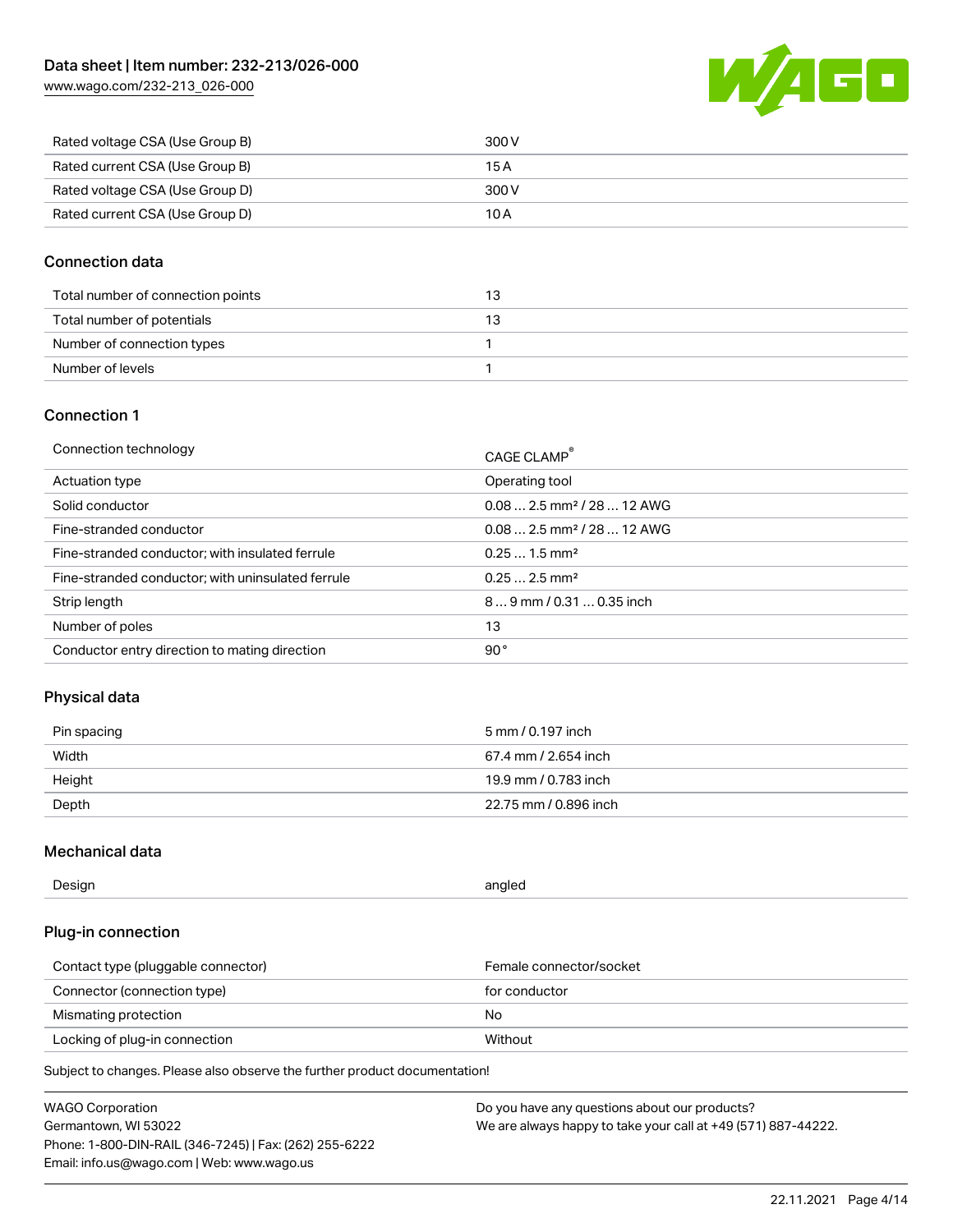

# Material data

| Color                       | gray                              |
|-----------------------------|-----------------------------------|
| Material group              |                                   |
| Insulation material         | Polyamide (PA66)                  |
| Flammability class per UL94 | V <sub>0</sub>                    |
| Clamping spring material    | Chrome nickel spring steel (CrNi) |
| Contact material            | Copper alloy                      |
| Contact plating             | tin-plated                        |
| Fire load                   | 0.397 MJ                          |
| Weight                      | 24.3g                             |

### Environmental requirements

| Limit temperature range<br>.<br>. | +85 °ົ<br>-60 |
|-----------------------------------|---------------|
|-----------------------------------|---------------|

#### Commercial data

| Product Group         | 3 (Multi Conn. System) |
|-----------------------|------------------------|
| PU (SPU)              | 25 Stück               |
| Packaging type        | box                    |
| Country of origin     | PL                     |
| <b>GTIN</b>           | 4044918388337          |
| Customs tariff number | 8536694040             |

# Approvals / Certificates

### Country specific Approvals

| Logo | Approval                                            | <b>Additional Approval Text</b> | Certificate<br>name |
|------|-----------------------------------------------------|---------------------------------|---------------------|
|      | <b>CB</b><br><b>DEKRA Certification B.V.</b>        | IEC 61984                       | NL-39756            |
|      | <b>CSA</b><br>DEKRA Certification B.V.              | C <sub>22.2</sub>               | 1466354             |
| EMA  | <b>KEMA/KEUR</b><br><b>DEKRA Certification B.V.</b> | EN 61984                        | 2190761.01          |

#### Ship Approvals

| <b>WAGO Corporation</b>                                | Do you have any questions about our products?                 |
|--------------------------------------------------------|---------------------------------------------------------------|
| Germantown, WI 53022                                   | We are always happy to take your call at +49 (571) 887-44222. |
| Phone: 1-800-DIN-RAIL (346-7245)   Fax: (262) 255-6222 |                                                               |
| Email: info.us@wago.com   Web: www.wago.us             |                                                               |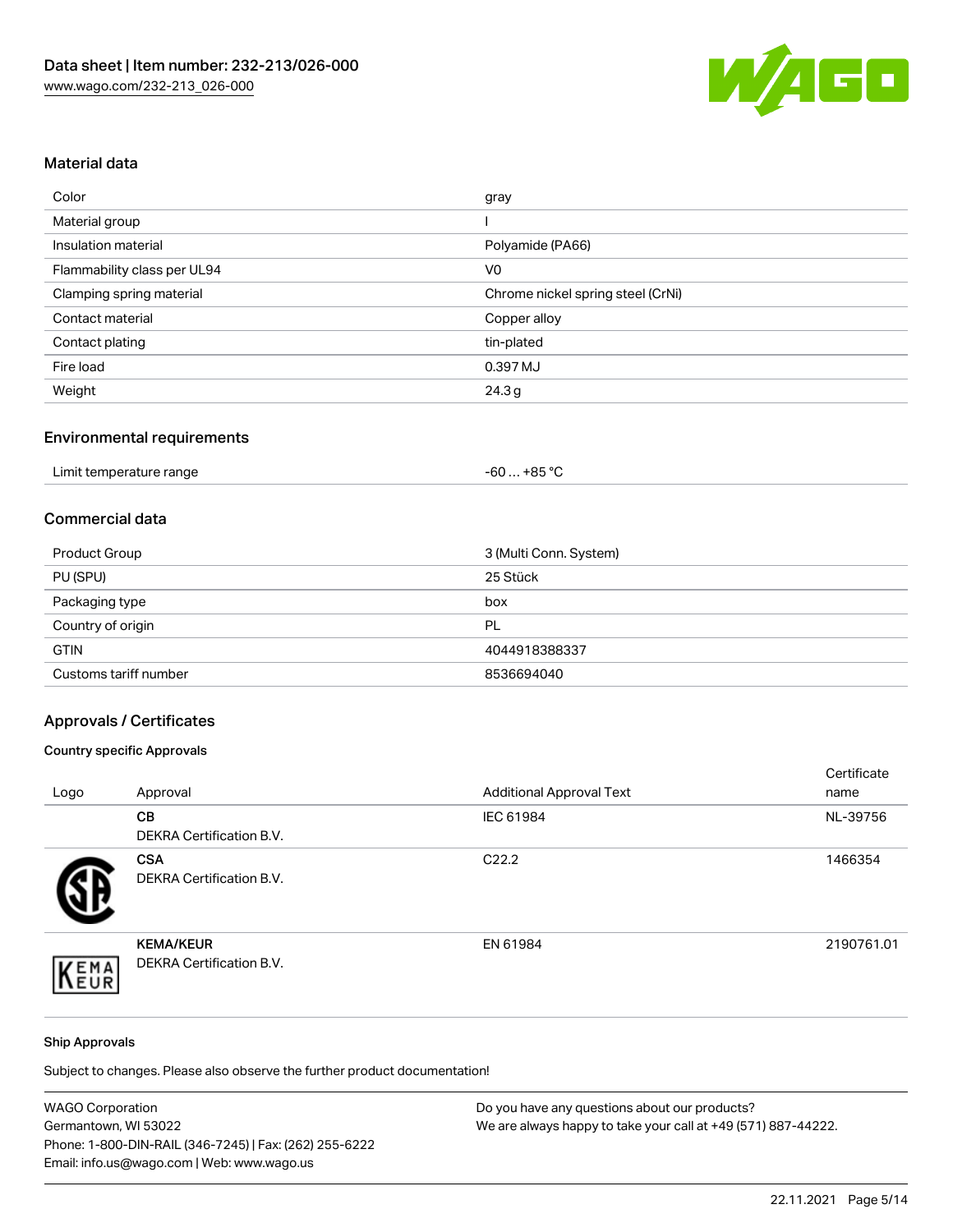

| Logo                                             | Approval                                                                                                        | <b>Additional Approval Text</b> | Certificate<br>name                 |
|--------------------------------------------------|-----------------------------------------------------------------------------------------------------------------|---------------------------------|-------------------------------------|
| ABS                                              | <b>ABS</b><br>American Bureau of Shipping                                                                       |                                 | $19 -$<br>HG15869876-<br><b>PDA</b> |
|                                                  | <b>BV</b><br>Bureau Veritas S.A.                                                                                | <b>IEC 60998</b>                | 11915/D0 BV                         |
|                                                  | <b>DNV GL</b><br>Det Norske Veritas, Germanischer Lloyd                                                         |                                 | TAE 000016Z                         |
| <b>UL-Approvals</b>                              |                                                                                                                 |                                 |                                     |
| Logo                                             | Approval                                                                                                        | <b>Additional Approval Text</b> | Certificate<br>name                 |
|                                                  | UL<br>Underwriters Laboratories Inc.                                                                            | <b>UL 1059</b>                  | E45172                              |
|                                                  | <b>UR</b><br>Underwriters Laboratories Inc.                                                                     | <b>UL 1977</b>                  | E45171                              |
| Counterpart                                      |                                                                                                                 |                                 |                                     |
|                                                  | Item no.231-613<br>Male connector; 13-pole; Pin spacing 5 mm; gray                                              |                                 | www.wago.com/231-613                |
|                                                  | Item no.231-143/001-000<br>Male header; 13-pole; THT; 1.0 x 1.0 mm solder pin; straight; pin spacing 5 mm; gray |                                 | www.wago.com/231-143/001-000        |
|                                                  | Item no.231-443/001-000<br>Male header; 13-pole; THT; 1.0 x 1.0 mm solder pin; angled; pin spacing 5 mm; gray   |                                 | www.wago.com/231-443/001-000        |
| <b>Optional accessories</b><br>Insulations stops |                                                                                                                 |                                 |                                     |
| Insulation stop                                  |                                                                                                                 |                                 |                                     |
|                                                  | Subject to changes. Please also observe the further product documentation!                                      |                                 |                                     |

WAGO Corporation Germantown, WI 53022 Phone: 1-800-DIN-RAIL (346-7245) | Fax: (262) 255-6222 Email: info.us@wago.com | Web: www.wago.us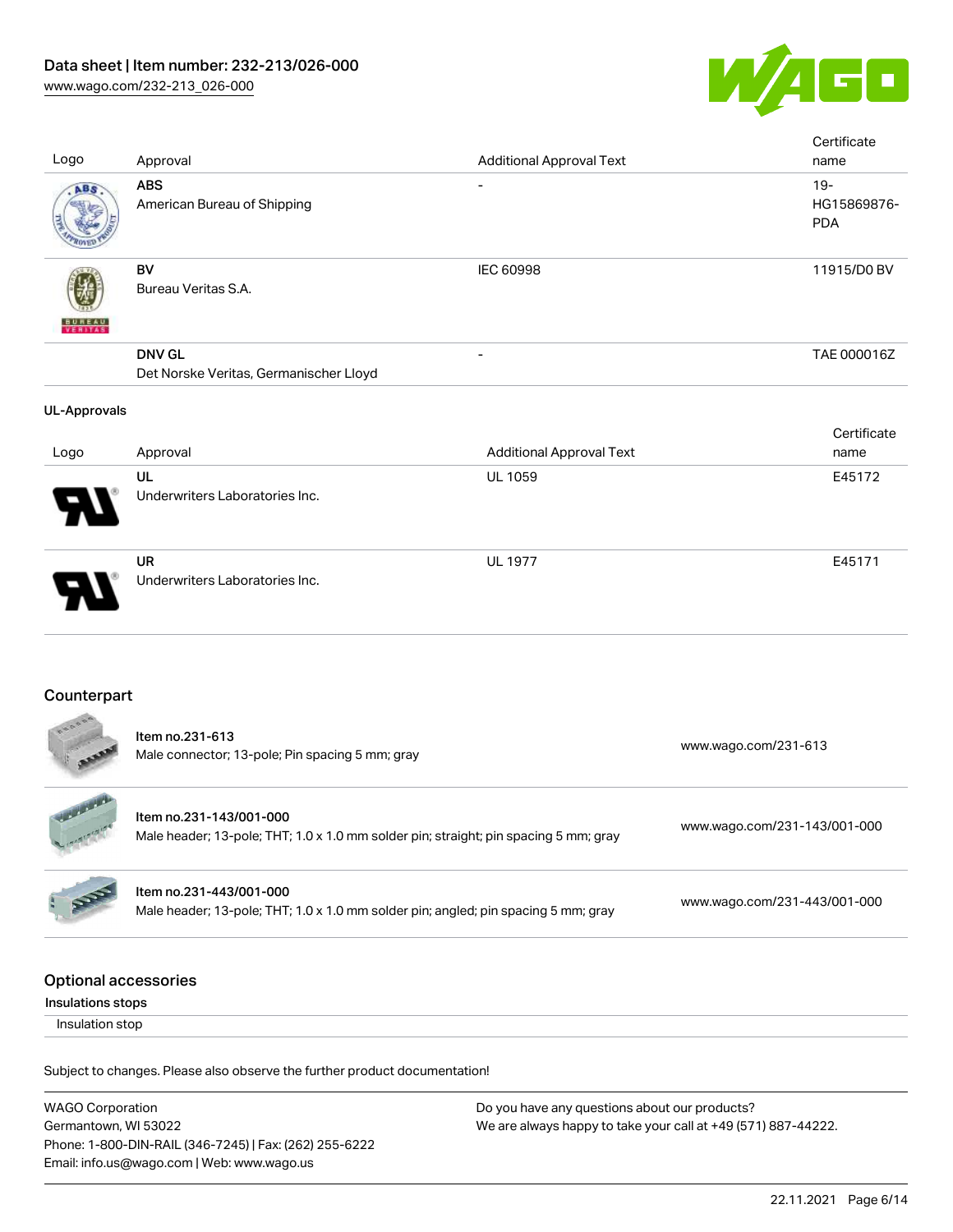[www.wago.com/232-213\\_026-000](http://www.wago.com/232-213_026-000)



|                     | Item no.: 231-672                                                                                     |                      |
|---------------------|-------------------------------------------------------------------------------------------------------|----------------------|
|                     | Insulation stop; 0.75 - 1 mm <sup>2</sup> ; dark gray                                                 | www.wago.com/231-672 |
| ELLE                |                                                                                                       |                      |
|                     |                                                                                                       |                      |
|                     | Item no.: 231-670                                                                                     |                      |
|                     | Insulation stop; 0.08-0.2 mm <sup>2</sup> / 0.2 mm <sup>2</sup> "s"; white                            | www.wago.com/231-670 |
|                     |                                                                                                       |                      |
|                     | Item no.: 231-671                                                                                     |                      |
|                     | Insulation stop; 0.25 - 0.5 mm <sup>2</sup> ; light gray                                              | www.wago.com/231-671 |
|                     |                                                                                                       |                      |
| Testing accessories |                                                                                                       |                      |
| Testing accessories |                                                                                                       |                      |
|                     |                                                                                                       |                      |
|                     | Item no.: 210-136                                                                                     | www.wago.com/210-136 |
|                     | Test plug; 2 mm Ø; with 500 mm cable                                                                  |                      |
|                     | Item no.: 231-661                                                                                     |                      |
|                     | Test plugs for female connectors; for 5 mm and 5.08 mm pin spacing; 2,50 mm <sup>2</sup> ; light gray | www.wago.com/231-661 |
| <b>Tools</b>        |                                                                                                       |                      |
| Operating tool      |                                                                                                       |                      |
|                     | Item no.: 209-130                                                                                     |                      |
|                     | Operating tool; suitable for 264, 280 and 281 Series; 1-way; of insulating material; white            | www.wago.com/209-130 |
|                     | Item no.: 231-159                                                                                     |                      |
|                     | Operating tool; natural                                                                               | www.wago.com/231-159 |
|                     | Item no.: 231-231                                                                                     |                      |
|                     | Combination operating tool; red                                                                       | www.wago.com/231-231 |
|                     |                                                                                                       |                      |
|                     | Item no.: 231-131                                                                                     |                      |
|                     | Operating tool; made of insulating material; 1-way; loose; white                                      | www.wago.com/231-131 |
|                     |                                                                                                       |                      |
|                     | Item no.: 231-291                                                                                     |                      |
|                     | Operating tool; made of insulating material; 1-way; loose; red                                        | www.wago.com/231-291 |
|                     |                                                                                                       |                      |
|                     | Item no.: 280-432                                                                                     |                      |
|                     | Operating tool; made of insulating material; 2-way; white                                             | www.wago.com/280-432 |
|                     | Item no.: 280-434                                                                                     |                      |
|                     | Operating tool; made of insulating material; 4-way                                                    | www.wago.com/280-434 |
|                     | Item no.: 280-437                                                                                     |                      |
|                     | Operating tool; made of insulating material; 7-way                                                    | www.wago.com/280-437 |
|                     |                                                                                                       |                      |

| WAGO Corporation                                       | Do you have any questions about our products?                 |
|--------------------------------------------------------|---------------------------------------------------------------|
| Germantown, WI 53022                                   | We are always happy to take your call at +49 (571) 887-44222. |
| Phone: 1-800-DIN-RAIL (346-7245)   Fax: (262) 255-6222 |                                                               |
| Email: info.us@wago.com   Web: www.wago.us             |                                                               |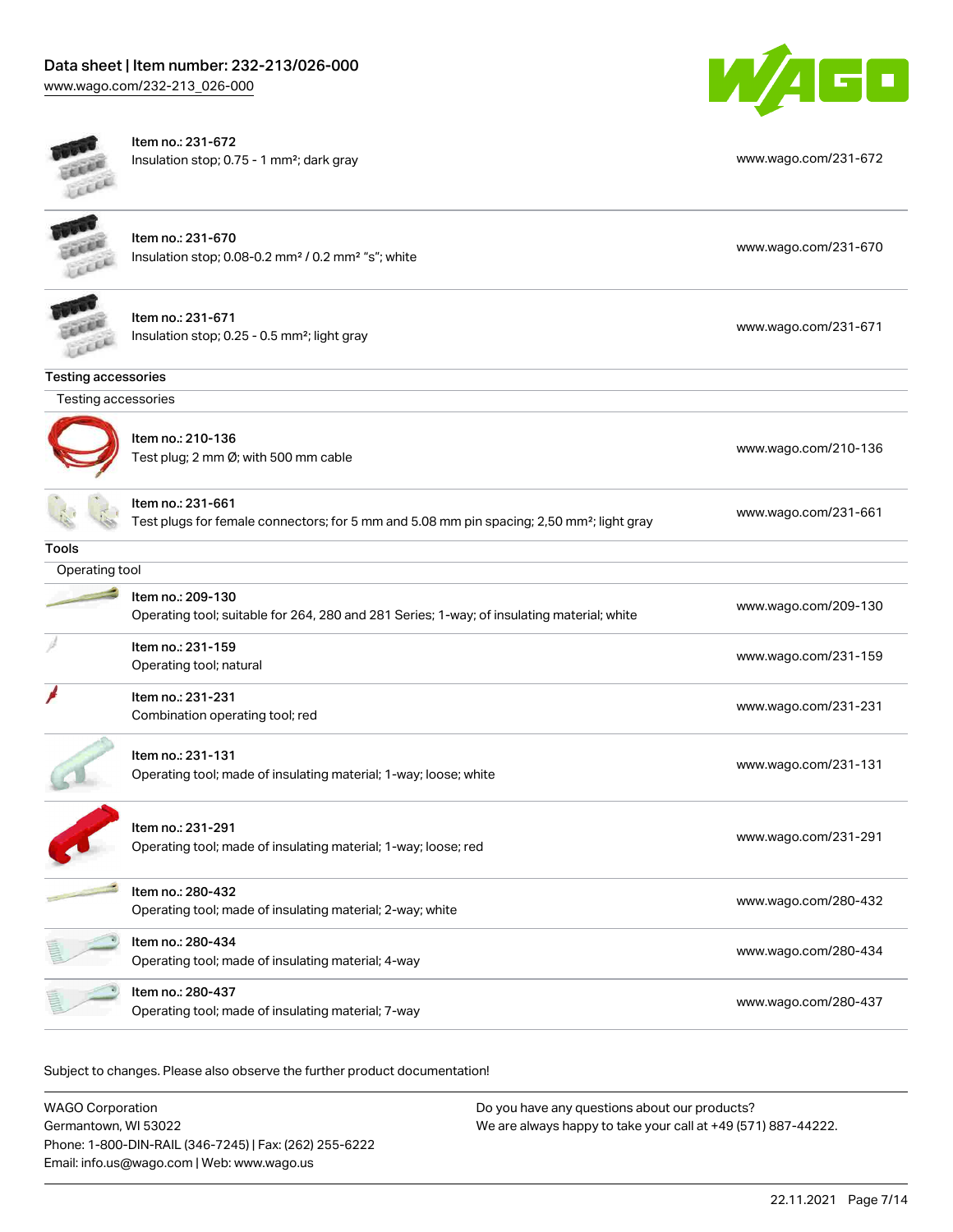# Data sheet | Item number: 232-213/026-000

[www.wago.com/232-213\\_026-000](http://www.wago.com/232-213_026-000)



|          | Item no.: 280-440                                                                                 | www.wago.com/280-440 |
|----------|---------------------------------------------------------------------------------------------------|----------------------|
|          | Operating tool; made of insulating material; 10-way                                               |                      |
|          | Item no.: 280-435                                                                                 |                      |
|          | Operating tool; made of insulating material; 5-way; gray                                          | www.wago.com/280-435 |
|          | Item no.: 280-436                                                                                 | www.wago.com/280-436 |
|          | Operating tool; made of insulating material; 6-way                                                |                      |
|          | Item no.: 280-438                                                                                 |                      |
|          | Operating tool; made of insulating material; 8-way                                                | www.wago.com/280-438 |
|          | Item no.: 280-433                                                                                 |                      |
|          | Operating tool; made of insulating material; 3-way                                                | www.wago.com/280-433 |
| Jumpers  |                                                                                                   |                      |
| Jumper   |                                                                                                   |                      |
|          | Item no.: 231-905                                                                                 | www.wago.com/231-905 |
|          | Jumper; for conductor entry; 5-way; insulated; gray                                               |                      |
|          | Item no.: 231-903                                                                                 |                      |
|          | Jumper; for conductor entry; 3-way; insulated; gray                                               | www.wago.com/231-903 |
|          | Item no.: 231-907                                                                                 |                      |
|          | Jumper; for conductor entry; 7-way; insulated; gray                                               | www.wago.com/231-907 |
|          | Item no.: 231-910                                                                                 |                      |
|          | Jumper; for conductor entry; 10-way; insulated; gray                                              | www.wago.com/231-910 |
|          | Item no.: 231-902                                                                                 |                      |
|          | Jumper; for conductor entry; 2-way; insulated; gray                                               | www.wago.com/231-902 |
|          |                                                                                                   |                      |
| Cover    |                                                                                                   |                      |
| Cover    |                                                                                                   |                      |
|          | Item no.: 231-668                                                                                 | www.wago.com/231-668 |
|          | Lockout caps; for covering unused clamping units; gray                                            |                      |
| Ferrules |                                                                                                   |                      |
| Ferrule  |                                                                                                   |                      |
|          | Item no.: 216-101                                                                                 | www.wago.com/216-101 |
|          | Ferrule; Sleeve for 0.5 mm <sup>2</sup> / AWG 22; uninsulated; electro-tin plated; silver-colored |                      |
|          | Item no.: 216-104                                                                                 |                      |
|          | Ferrule; Sleeve for 1.5 mm <sup>2</sup> / AWG 16; uninsulated; electro-tin plated; silver-colored | www.wago.com/216-104 |
|          | Item no.: 216-106                                                                                 |                      |
|          | Ferrule; Sleeve for 2.5 mm <sup>2</sup> / AWG 14; uninsulated; electro-tin plated; silver-colored | www.wago.com/216-106 |
|          | Item no.: 216-102                                                                                 |                      |
|          |                                                                                                   |                      |

WAGO Corporation Germantown, WI 53022 Phone: 1-800-DIN-RAIL (346-7245) | Fax: (262) 255-6222 Email: info.us@wago.com | Web: www.wago.us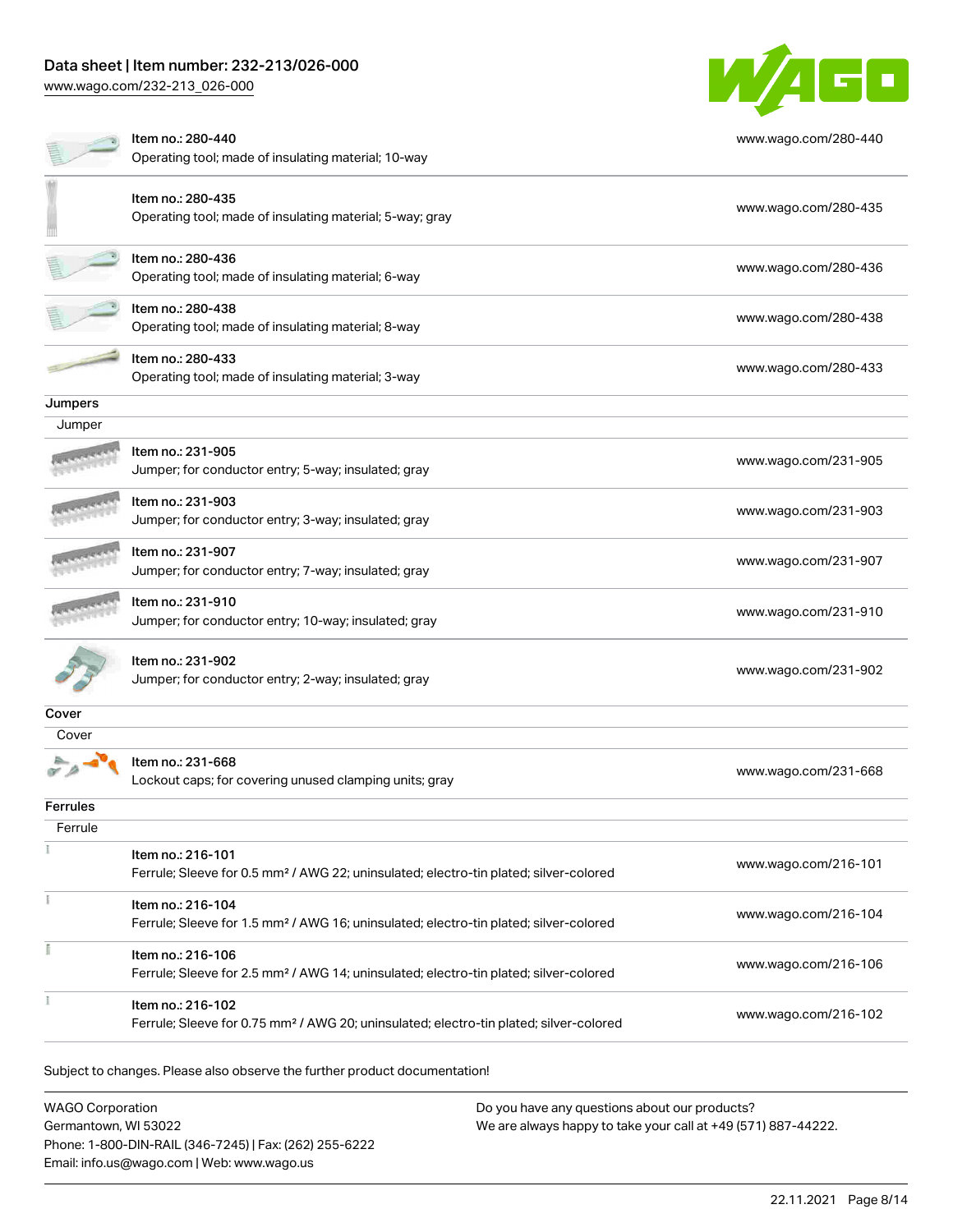# Data sheet | Item number: 232-213/026-000

Phone: 1-800-DIN-RAIL (346-7245) | Fax: (262) 255-6222

Email: info.us@wago.com | Web: www.wago.us

[www.wago.com/232-213\\_026-000](http://www.wago.com/232-213_026-000)



|    | Item no.: 216-103<br>Ferrule; Sleeve for 1 mm <sup>2</sup> / AWG 18; uninsulated; electro-tin plated                                                                                              |                                                                                                                | www.wago.com/216-103 |
|----|---------------------------------------------------------------------------------------------------------------------------------------------------------------------------------------------------|----------------------------------------------------------------------------------------------------------------|----------------------|
|    | Item no.: 216-123<br>Ferrule; Sleeve for 1 mm <sup>2</sup> / AWG 18; uninsulated; electro-tin plated; silver-colored                                                                              |                                                                                                                | www.wago.com/216-123 |
|    | Item no.: 216-122<br>Ferrule; Sleeve for 0.75 mm <sup>2</sup> / AWG 20; uninsulated; electro-tin plated; silver-colored                                                                           |                                                                                                                | www.wago.com/216-122 |
| I. | Item no.: 216-124<br>Ferrule; Sleeve for 1.5 mm <sup>2</sup> / AWG 16; uninsulated; electro-tin plated                                                                                            |                                                                                                                | www.wago.com/216-124 |
|    | Item no.: 216-142<br>Ferrule; Sleeve for 0.75 mm <sup>2</sup> / 18 AWG; uninsulated; electro-tin plated; electrolytic copper; gastight<br>crimped; acc. to DIN 46228, Part 1/08.92                |                                                                                                                | www.wago.com/216-142 |
|    | Item no.: 216-132<br>Ferrule; Sleeve for 0.34 mm <sup>2</sup> / AWG 24; uninsulated; electro-tin plated                                                                                           |                                                                                                                | www.wago.com/216-132 |
|    | Item no.: 216-121<br>Ferrule; Sleeve for 0.5 mm <sup>2</sup> / AWG 22; uninsulated; electro-tin plated; silver-colored                                                                            |                                                                                                                | www.wago.com/216-121 |
|    | Item no.: 216-143<br>Ferrule; Sleeve for 1 mm <sup>2</sup> / AWG 18; uninsulated; electro-tin plated; electrolytic copper; gastight<br>crimped; acc. to DIN 46228, Part 1/08.92                   |                                                                                                                | www.wago.com/216-143 |
|    | Item no.: 216-131<br>Ferrule; Sleeve for 0.25 mm <sup>2</sup> / AWG 24; uninsulated; electro-tin plated; silver-colored                                                                           |                                                                                                                | www.wago.com/216-131 |
|    | Item no.: 216-141<br>Ferrule; Sleeve for 0.5 mm <sup>2</sup> / 20 AWG; uninsulated; electro-tin plated; electrolytic copper; gastight<br>crimped; acc. to DIN 46228, Part 1/08.92                 |                                                                                                                | www.wago.com/216-141 |
|    | Item no.: 216-152<br>Ferrule; Sleeve for 0.34 mm <sup>2</sup> / AWG 24; uninsulated; electro-tin plated                                                                                           |                                                                                                                | www.wago.com/216-152 |
|    | Item no.: 216-203<br>Ferrule; Sleeve for 1 mm <sup>2</sup> / AWG 18; insulated; electro-tin plated; red                                                                                           |                                                                                                                | www.wago.com/216-203 |
|    | Item no.: 216-202<br>Ferrule; Sleeve for 0.75 mm <sup>2</sup> / 18 AWG; insulated; electro-tin plated; gray                                                                                       |                                                                                                                | www.wago.com/216-202 |
|    | Item no.: 216-151<br>Ferrule; Sleeve for 0.25 mm <sup>2</sup> / AWG 24; uninsulated; electro-tin plated                                                                                           |                                                                                                                | www.wago.com/216-151 |
| 1  | Item no.: 216-204<br>Ferrule; Sleeve for 1.5 mm <sup>2</sup> / AWG 16; insulated; electro-tin plated; black                                                                                       |                                                                                                                | www.wago.com/216-204 |
|    | Item no.: 216-144<br>Ferrule; Sleeve for 1.5 mm <sup>2</sup> / AWG 16; uninsulated; electro-tin plated; electrolytic copper; gastight<br>crimped; acc. to DIN 46228, Part 1/08.92; silver-colored |                                                                                                                | www.wago.com/216-144 |
|    | Item no.: 216-201<br>Ferrule; Sleeve for 0.5 mm <sup>2</sup> / 20 AWG; insulated; electro-tin plated; white                                                                                       |                                                                                                                | www.wago.com/216-201 |
|    | Item no.: 216-223<br>Ferrule; Sleeve for 1 mm <sup>2</sup> / AWG 18; insulated; electro-tin plated; red                                                                                           |                                                                                                                | www.wago.com/216-223 |
|    | Subject to changes. Please also observe the further product documentation!                                                                                                                        |                                                                                                                |                      |
|    | <b>WAGO Corporation</b><br>Germantown, WI 53022                                                                                                                                                   | Do you have any questions about our products?<br>We are always happy to take your call at +49 (571) 887-44222. |                      |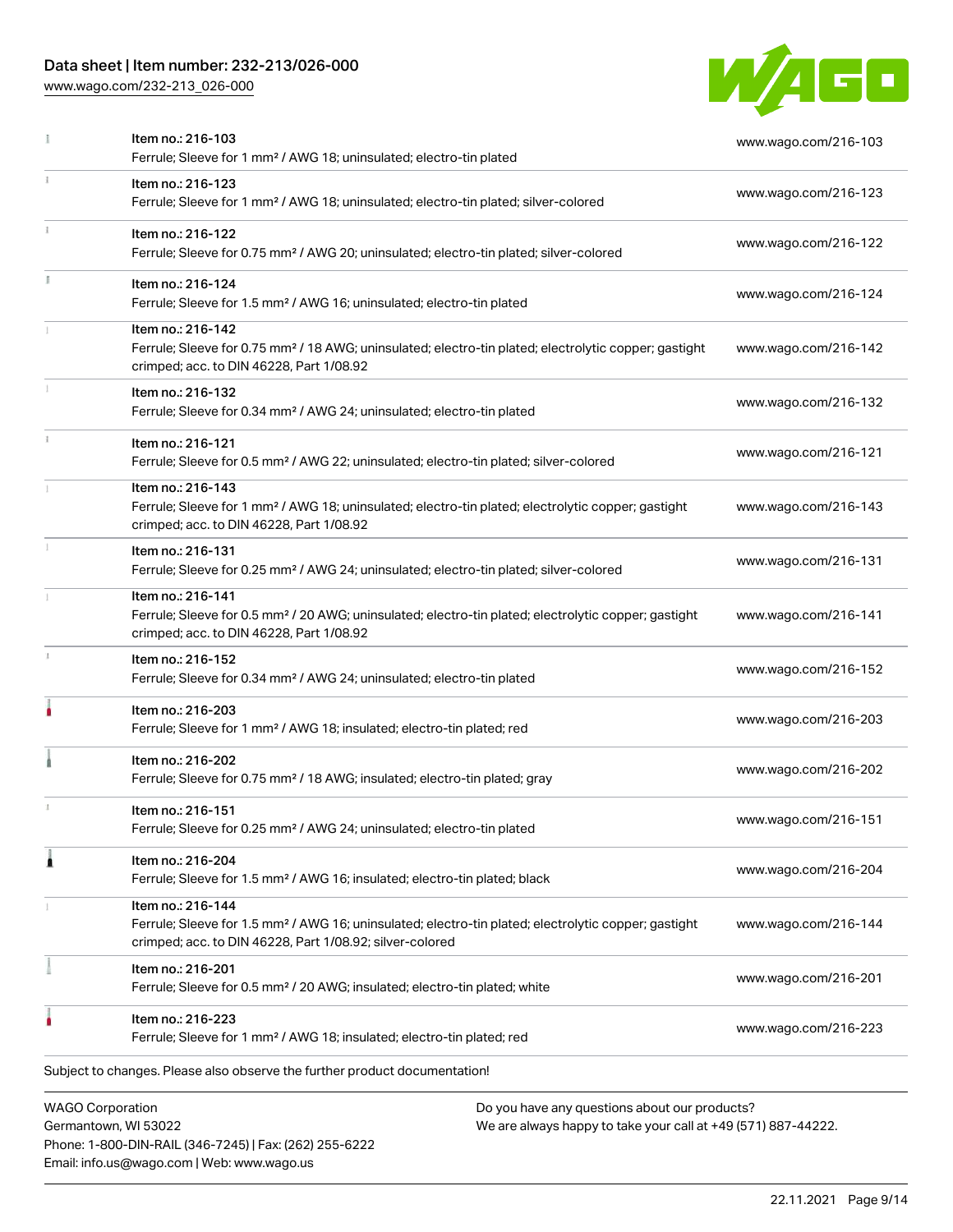# Data sheet | Item number: 232-213/026-000

[www.wago.com/232-213\\_026-000](http://www.wago.com/232-213_026-000)



|                     | Item no.: 216-241<br>Ferrule; Sleeve for 0.5 mm <sup>2</sup> / 20 AWG; insulated; electro-tin plated; electrolytic copper; gastight<br>crimped; acc. to DIN 46228, Part 4/09.90; white                  | www.wago.com/216-241             |
|---------------------|---------------------------------------------------------------------------------------------------------------------------------------------------------------------------------------------------------|----------------------------------|
|                     | Item no.: 216-242<br>Ferrule; Sleeve for 0.75 mm <sup>2</sup> / 18 AWG; insulated; electro-tin plated; electrolytic copper; gastight<br>crimped; acc. to DIN 46228, Part 4/09.90; gray                  | www.wago.com/216-242             |
|                     | Item no.: 216-222<br>Ferrule; Sleeve for 0.75 mm <sup>2</sup> / 18 AWG; insulated; electro-tin plated; gray                                                                                             | www.wago.com/216-222             |
|                     | Item no.: 216-221<br>Ferrule; Sleeve for 0.5 mm <sup>2</sup> / 20 AWG; insulated; electro-tin plated; white                                                                                             | www.wago.com/216-221             |
| Â                   | Item no.: 216-224<br>Ferrule; Sleeve for 1.5 mm <sup>2</sup> / AWG 16; insulated; electro-tin plated; black                                                                                             | www.wago.com/216-224             |
|                     | Item no.: 216-243<br>Ferrule; Sleeve for 1 mm <sup>2</sup> / AWG 18; insulated; electro-tin plated; electrolytic copper; gastight crimped; www.wago.com/216-243<br>acc. to DIN 46228, Part 4/09.90; red |                                  |
| 1                   | Item no.: 216-244<br>Ferrule; Sleeve for 1.5 mm <sup>2</sup> / AWG 16; insulated; electro-tin plated; electrolytic copper; gastight<br>crimped; acc. to DIN 46228, Part 4/09.90; black                  | www.wago.com/216-244             |
|                     | Item no.: 216-263<br>Ferrule; Sleeve for 1 mm <sup>2</sup> / AWG 18; insulated; electro-tin plated; electrolytic copper; gastight crimped; www.wago.com/216-263<br>acc. to DIN 46228, Part 4/09.90; red |                                  |
| Â                   | Item no.: 216-264<br>Ferrule; Sleeve for 1.5 mm <sup>2</sup> / AWG 16; insulated; electro-tin plated; electrolytic copper; gastight<br>crimped; acc. to DIN 46228, Part 4/09.90; black                  | www.wago.com/216-264             |
| Â                   | Item no.: 216-284<br>Ferrule; Sleeve for 1.5 mm <sup>2</sup> / AWG 16; insulated; electro-tin plated; electrolytic copper; gastight<br>crimped; acc. to DIN 46228, Part 4/09.90; black                  | www.wago.com/216-284             |
|                     | Item no.: 216-262<br>Ferrule; Sleeve for 0.75 mm <sup>2</sup> / 18 AWG; insulated; electro-tin plated; electrolytic copper; gastight<br>crimped; acc. to DIN 46228, Part 4/09.90; gray                  | www.wago.com/216-262             |
|                     | Item no.: 216-301<br>Ferrule; Sleeve for 0.25 mm <sup>2</sup> / AWG 24; insulated; electro-tin plated; yellow                                                                                           | www.wago.com/216-301             |
|                     | Item no.: 216-321<br>Ferrule; Sleeve for 0.25 mm <sup>2</sup> / AWG 24; insulated; electro-tin plated; yellow                                                                                           | www.wago.com/216-321             |
|                     | Item no.: 216-322<br>Ferrule; Sleeve for 0.34 mm <sup>2</sup> / 22 AWG; insulated; electro-tin plated; green                                                                                            | www.wago.com/216-322             |
| ۸                   | Item no.: 216-302<br>Ferrule; Sleeve for 0.34 mm <sup>2</sup> / 22 AWG; insulated; electro-tin plated; light turquoise                                                                                  | www.wago.com/216-302             |
| Marking accessories |                                                                                                                                                                                                         |                                  |
| Marking strip       |                                                                                                                                                                                                         |                                  |
|                     | Item no.: 210-331/500-103<br>Marking strips; as a DIN A4 sheet; MARKED; 1-12 (300x); Height of marker strip: 2.3 mm/0.091 in; Strip<br>length 182 mm; Horizontal marking; Self-adhesive; white          | www.wago.com/210-331<br>/500-103 |
|                     | Subject to changes. Please also observe the further product documentation!                                                                                                                              |                                  |
|                     |                                                                                                                                                                                                         |                                  |

WAGO Corporation Germantown, WI 53022 Phone: 1-800-DIN-RAIL (346-7245) | Fax: (262) 255-6222 Email: info.us@wago.com | Web: www.wago.us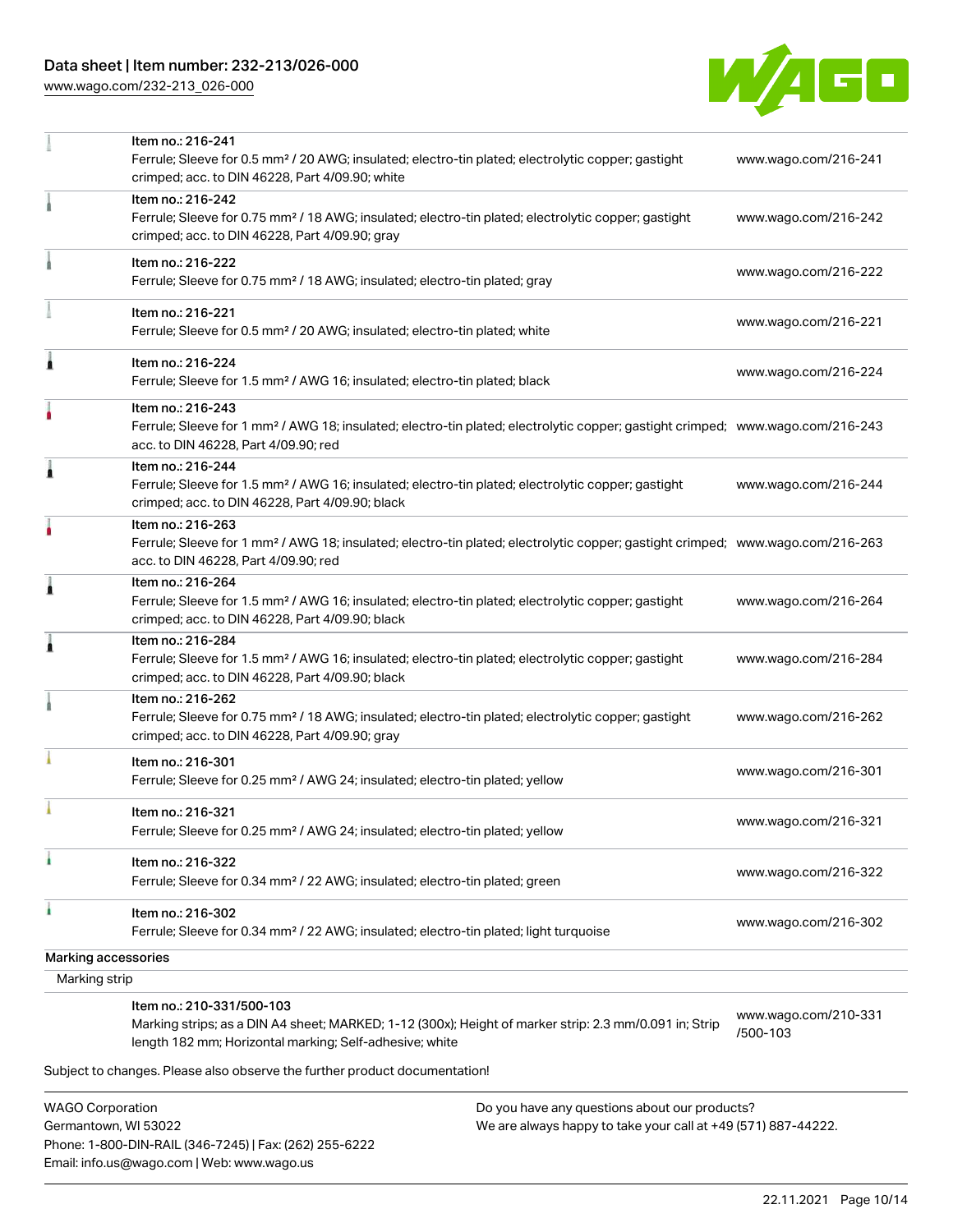[www.wago.com/232-213\\_026-000](http://www.wago.com/232-213_026-000)



| Item no.: 210-331/500-104<br>Marking strips; as a DIN A4 sheet; MARKED; 13-24 (300x); Height of marker strip: 2.3 mm/0.091 in; Strip<br>length 182 mm; Horizontal marking; Self-adhesive; white<br>Item no.: 210-332/500-202<br>Marking strips; as a DIN A4 sheet; MARKED; 1-16 (160x); Height of marker strip: 3 mm; Strip length 182<br>mm; Horizontal marking; Self-adhesive; white<br>Item no.: 210-332/500-206<br>Marking strips; as a DIN A4 sheet; MARKED; 33-48 (160x); Height of marker strip: 3 mm; Strip length<br>182 mm; Horizontal marking; Self-adhesive; white<br>Item no.: 210-332/500-205<br>Marking strips; as a DIN A4 sheet; MARKED; 1-32 (80x); Height of marker strip: 3 mm; Strip length 182<br>mm; Horizontal marking; Self-adhesive; white |  | www.wago.com/210-331<br>/500-104<br>www.wago.com/210-332<br>/500-202<br>www.wago.com/210-332<br>/500-206<br>www.wago.com/210-332<br>/500-205 |          |                                                                                                                                                                                      |            |                                  |          |
|----------------------------------------------------------------------------------------------------------------------------------------------------------------------------------------------------------------------------------------------------------------------------------------------------------------------------------------------------------------------------------------------------------------------------------------------------------------------------------------------------------------------------------------------------------------------------------------------------------------------------------------------------------------------------------------------------------------------------------------------------------------------|--|----------------------------------------------------------------------------------------------------------------------------------------------|----------|--------------------------------------------------------------------------------------------------------------------------------------------------------------------------------------|------------|----------------------------------|----------|
|                                                                                                                                                                                                                                                                                                                                                                                                                                                                                                                                                                                                                                                                                                                                                                      |  |                                                                                                                                              |          | Item no.: 210-332/500-204<br>Marking strips; as a DIN A4 sheet; MARKED; 17-32 (160x); Height of marker strip: 3 mm; Strip length<br>182 mm; Horizontal marking; Self-adhesive; white |            | www.wago.com/210-332<br>/500-204 |          |
|                                                                                                                                                                                                                                                                                                                                                                                                                                                                                                                                                                                                                                                                                                                                                                      |  |                                                                                                                                              |          | <b>Downloads</b><br><b>Documentation</b>                                                                                                                                             |            |                                  |          |
|                                                                                                                                                                                                                                                                                                                                                                                                                                                                                                                                                                                                                                                                                                                                                                      |  |                                                                                                                                              |          | <b>Additional Information</b><br>Technical explanations                                                                                                                              | 2019 Apr 3 | pdf<br>2.0 MB                    | Download |
| <b>CAD files</b>                                                                                                                                                                                                                                                                                                                                                                                                                                                                                                                                                                                                                                                                                                                                                     |  |                                                                                                                                              |          |                                                                                                                                                                                      |            |                                  |          |
| CAD data                                                                                                                                                                                                                                                                                                                                                                                                                                                                                                                                                                                                                                                                                                                                                             |  |                                                                                                                                              |          |                                                                                                                                                                                      |            |                                  |          |
| 2D/3D Models 232-213/026-000                                                                                                                                                                                                                                                                                                                                                                                                                                                                                                                                                                                                                                                                                                                                         |  | <b>URL</b>                                                                                                                                   | Download |                                                                                                                                                                                      |            |                                  |          |
| <b>CAE</b> data                                                                                                                                                                                                                                                                                                                                                                                                                                                                                                                                                                                                                                                                                                                                                      |  |                                                                                                                                              |          |                                                                                                                                                                                      |            |                                  |          |
| EPLAN Data Portal 232-213/026-000                                                                                                                                                                                                                                                                                                                                                                                                                                                                                                                                                                                                                                                                                                                                    |  | <b>URL</b>                                                                                                                                   | Download |                                                                                                                                                                                      |            |                                  |          |
| ZUKEN Portal 232-213/026-000                                                                                                                                                                                                                                                                                                                                                                                                                                                                                                                                                                                                                                                                                                                                         |  | <b>URL</b>                                                                                                                                   | Download |                                                                                                                                                                                      |            |                                  |          |
| EPLAN Data Portal 232-213/026-000                                                                                                                                                                                                                                                                                                                                                                                                                                                                                                                                                                                                                                                                                                                                    |  | <b>URL</b>                                                                                                                                   | Download |                                                                                                                                                                                      |            |                                  |          |

### Environmental Product Compliance

#### Compliance Search

Subject to changes. Please also observe the further product documentation! Environmental Product Compliance 232-213/026-000

| WAGO Corporation                                       |
|--------------------------------------------------------|
| Germantown, WI 53022                                   |
| Phone: 1-800-DIN-RAIL (346-7245)   Fax: (262) 255-6222 |
| Email: info.us@wago.com   Web: www.wago.us             |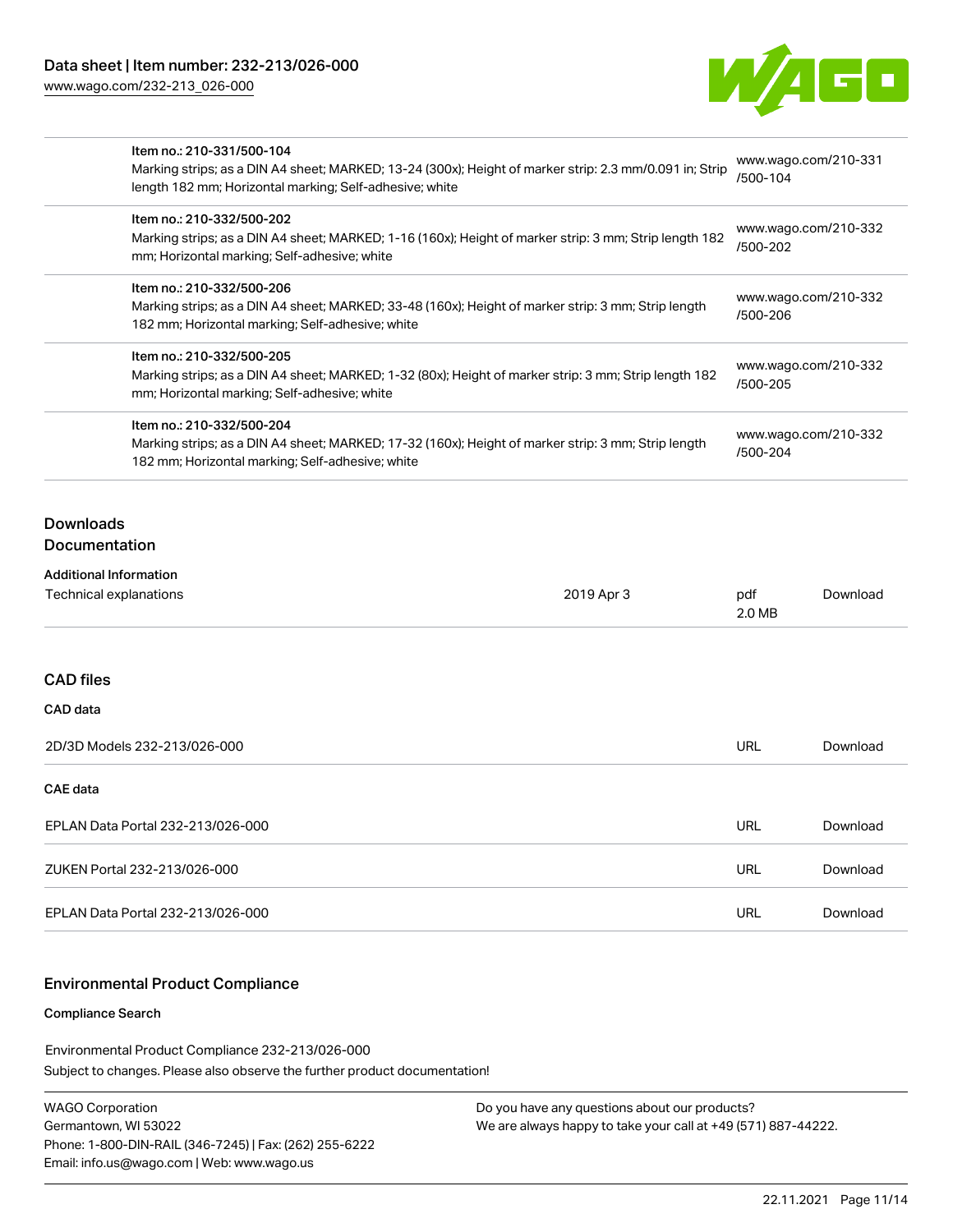Environmental Product Compliance 232-213/026-000



URL [Download](https://www.wago.com/global/d/ComplianceLinkMediaContainer_232-213_026-000)

1-conductor female connector, angled; CAGE CLAMP®; 2.5 mm²; Pin spacing 5 mm; 13-pole; 2,50 mm²; gray

#### Installation Notes



Inserting a conductor via 3.5 mm screwdriver – CAGE CLAMP® actuation parallel to conductor entry.



Inserting a conductor via 3.5 mm screwdriver – CAGE CLAMP® actuation perpendicular to conductor entry.



Inserting a conductor into CAGE CLAMP® unit via operating lever (231-291).



Inserting a conductor via operating tool.

Subject to changes. Please also observe the further product documentation!

WAGO Corporation Germantown, WI 53022 Phone: 1-800-DIN-RAIL (346-7245) | Fax: (262) 255-6222 Email: info.us@wago.com | Web: www.wago.us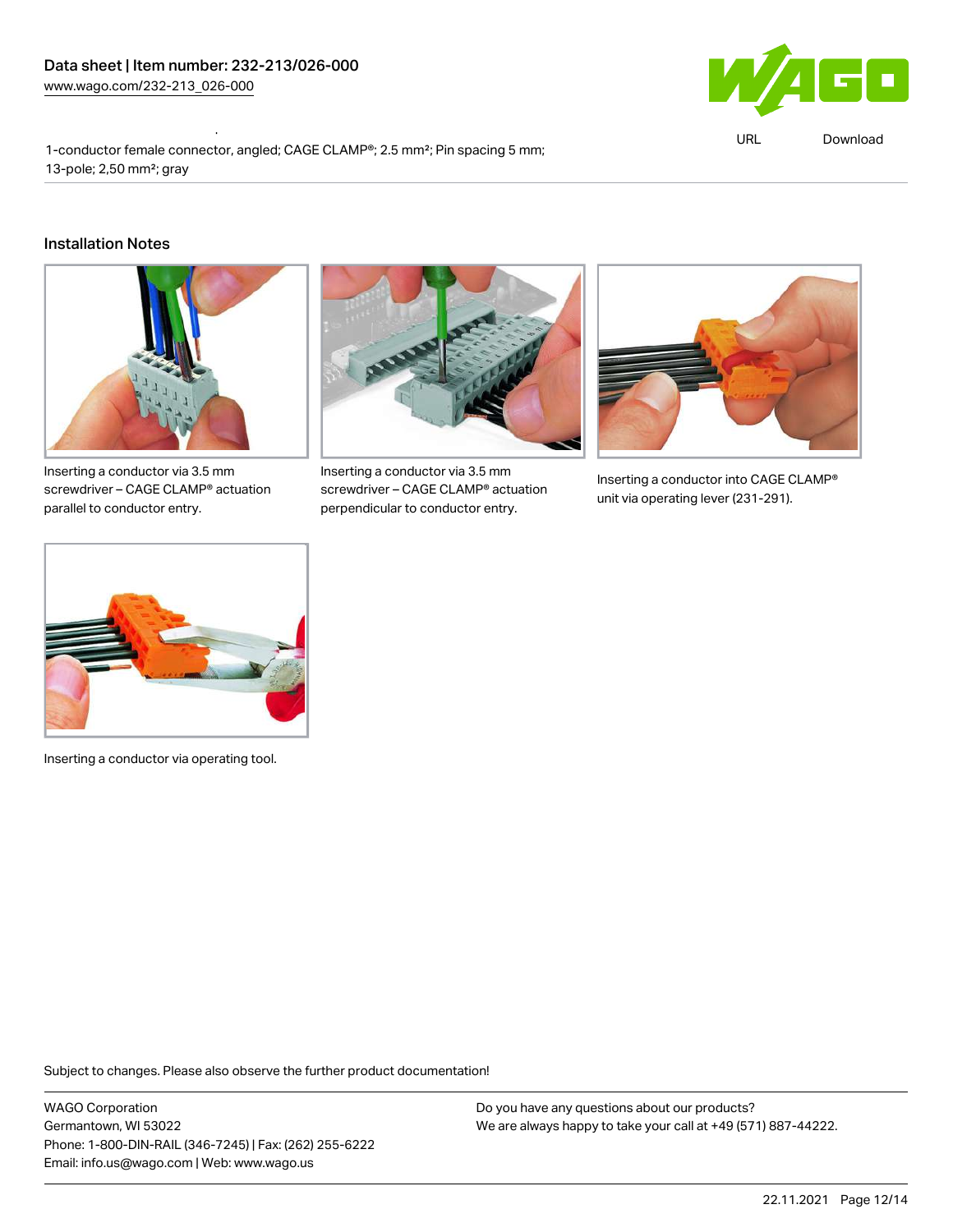



Coding a female connector by removing coding finger(s).



Testing – female connector with CAGE CLAMP®

Integrated test ports for testing perpendicular to conductor entry via 2 or 2.3 mm Ø test plug

#### Installation



Male connector with strain relief plate



Strain relief housing shown with a male connector equipped with CAGE CLAMP®

Subject to changes. Please also observe the further product documentation!

WAGO Corporation Germantown, WI 53022 Phone: 1-800-DIN-RAIL (346-7245) | Fax: (262) 255-6222 Email: info.us@wago.com | Web: www.wago.us